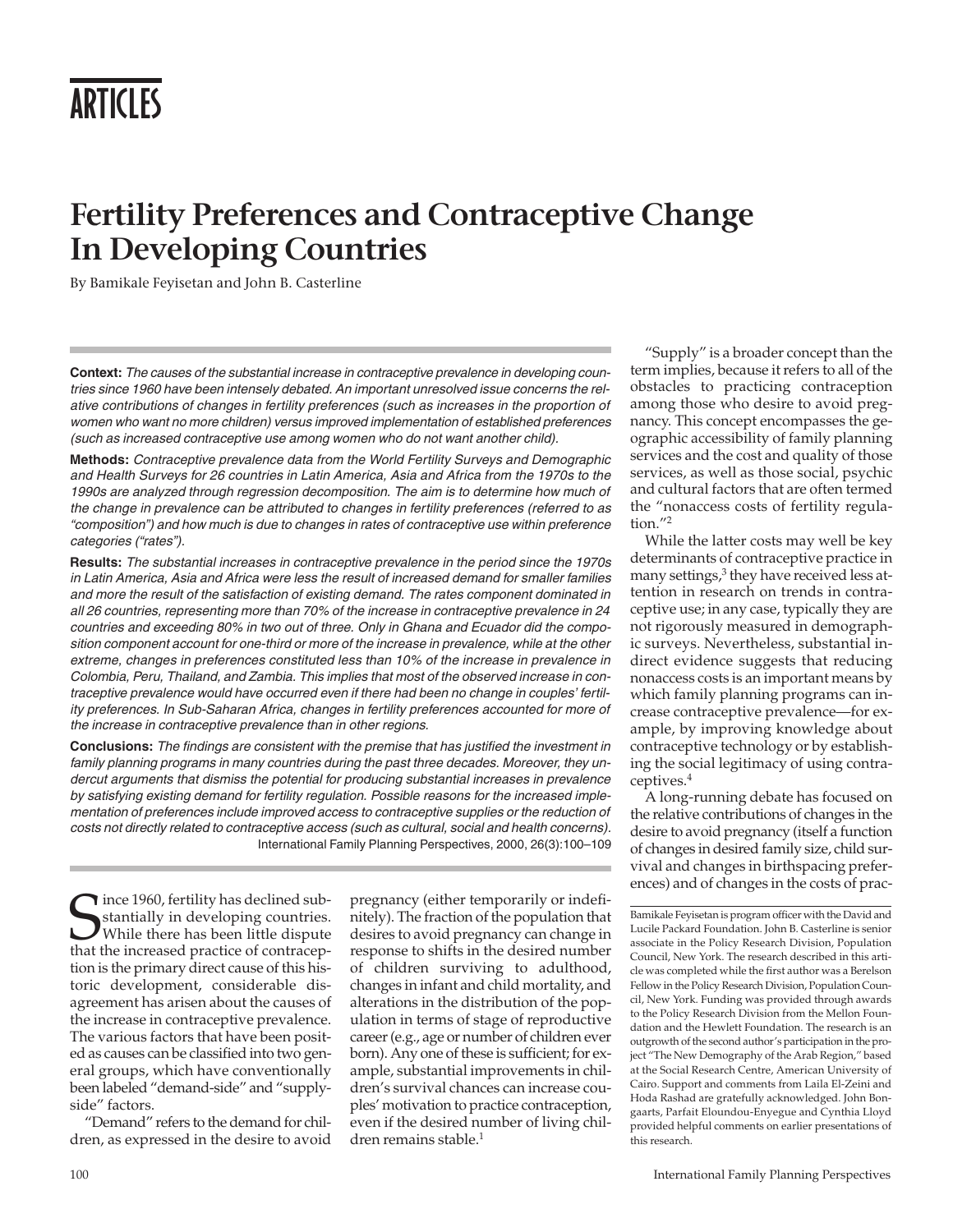ticing contraception (in particular, as determined by the scale and design of organized family planning programs). The debate has been highly contentious: At stake is the rationale for substantial investments in family planning programs.

The classic statements of demographic transition theory portray fertility decline as a direct consequence of decreased demand for live births. This lessened demand itself is seen as a response to improved child survival and a decreased demand for surviving children, as a result of structural changes in society that reduce the benefits and increase the costs of rearing children.5

Although this view fits comfortably with the mainstream of social science theory on fertility, the first fertility surveys conducted in poor countries in the 1960s revealed that large proportions of women wanted to avoid further births but were not practicing contraception.<sup>6</sup> The conclusion drawn from this evidence was that a lack of interest in curtailing fertility was by no means the only, or perhaps even the primary, explanation for low levels of contraceptive prevalence in the low-income countries of Asia, Africa and Latin America.

Several influential interpretations of the historical European fertility decline also stressed the causal impact of changes in the knowledge, means and social legitimacy of practicing contraception.7 It was logical to infer from this body of research that improved access to contraception can in itself lead to increased prevalence (that is, that contraceptive practice can respond to changes in supply-side factors in the absence of accompanying changes in demand-side factors).

Such a proposition presumes that there is unsatisfied demand for fertility regulation—a view that can be held without denying the substantial contribution that demand-side factors also make to reproductive change. Indeed, few demographers argue for one set of factors at the expense of the other. Rather, the consensus is that both demand-side and supply-side factors operate. The empirical challenge is

Volume 26, Number 3, September 2000 101 and the separate separate separate separate separate separate separate separate separate separate separate separate separate separate separate separate separate separate separate sep

to determine the relative magnitude of the two, because this varies among settings.<sup>8</sup>

The debate has continued in these general terms from the 1960s to the present. One specific and critical issue in this debate has been whether the data on fertility desires that are collected in demographic surveys are meaningful. Doubts about their validity have led to skepticism that the "KAP-gap" and "unmet need" estimates are truly indicative of the potential for fertility decline in the absence of increases in the desire to avoid pregnancy.9

The weight of accumulated empirical research is that survey data on fertility desires, as assessed either at the aggregate or at the individual level, are valid.10 Hence, in the debate during the 1990s about the relative contributions of supplyside and demand-side factors, the overall validity of fertility preferences data has not been questioned. In this article, we also start from the premise that the standard questionnaire items employed in the major international survey programs of the past three decades—the World Fertility Survey (WFS) in the 1970s and 1980s and the Demographic and Health Survey (DHS) in the 1980s and 1990s—adequately measure fertility desires.

There is no simple, decisive test of the relative merits of the supply-side and the demand-side arguments. Research can be designed, however, that yields findings more consistent with one or the other argument; that is the strategy we follow here. The demand-side argument implies that changes in reproductive behavior are due principally to changes in fertility preferences—i.e., the desire to avoid altogether or to postpone further pregnancies. The supply-side argument, in contrast, allows for substantial change in reproductive behavior in the absence of changes in preferences; in such instances, change comes about because couples implement more completely their existing fertility preferences (via use of contraceptives and other fertility-regulation practices).

This is the main criterion utilized in a controversial attack on the supply-side ar-

ceptive use or fertility. These same factors can also influence the implementation of preferences, however, and thus these studies do not directly address the question of how much of the fertility change can be attributed solely to changes in fertility desires. The authors of a study of Prussia in the late 19th century concluded that although reductions in the demand for children account for the largest part of the fertility decline, readiness to practice contraception also makes a substantial contribution, accounting for one-sixth to one-third of the decline, under various specifications (see: Lee RD, Galloway PR and Hammel EA, Fertility decline in Prussia: estimating influences on supply, demand, and degree of con-

gument.11 The author, Lant Pritchett of the World Bank, concluded that declines in fertility in the past three decades could be attributed almost entirely to declines in desired fertility; from this and other evidence, Pritchett dismissed supply-side factors—family planning programs in particular—as making only the most minor contribution to recent fertility declines.

Other empirical analyses have arrived at a different conclusion. In an analysis of DHS data collected in the late 1980s in 18 countries, John Bongaarts of the Population Council showed that the implementation of fertility preferences through contraception varies by level of fertility; from this, he inferred that fertility decline can be attributed in part to increased implementation of preferences.12 In a second empirical exercise, he decomposed fertility decline during the 1980s in 12 developing countries and calculated that the increased implementation of preferences accounts for 66% of the observed fertility decline, on average, a result that lends considerable credence to the supply-side argument.\*13

These empirical studies were an effort to assess the extent to which changes in fertility and contraceptive use can be characterized as demand-driven. In this article, we present a further empirical investigation of this issue. Our analysis is both more direct and more comprehensive than previous empirical studies. We take advantage of the fact that in the case of contraceptive practice, the existence for many countries of two or more cross-sectional surveys conducted before and after substantial increases in contraceptive prevalence permits formal decomposition of the increase in prevalence in terms of hypothesized determinants, including fertility preferences.

We use these survey data and conventional demographic methods to address this question: What fraction of the change in contraceptive prevalence can be attributed to changes in fertility preferences? This is a relatively simple question, but the answer speaks to a key issue in the debate

<sup>\*</sup>Two recent single-country studies—one on Indonesia in the 1980s (Gertler PJ and Molyneaux JW, How economic development and family planning programs combined to reduce Indonesian fertility, *Demography*, 1994, 31(1):33-63) and one on Iran from the 1950s to the 1970s (Raftery AE, Lewis SM and Aghajanian A, Demand or ideation? evidence from the Iranian marital fertility decline, *Demography,* 1995, 32(2):159–182)—do not estimate directly the contribution of fuller implementation of preferences; rather, they demonstrate that changes in factors associated with the demand for children (such as schooling, structure of the economy and child survival) appear to account for most of the observed change in contra-

trol, *Demography*, 1994, 31(2):347–373). The authors' calculations rely on indirect indicators of both the readiness to use contraceptives and the demand for children. In a less formal, more interpretative analysis of the countries of South Asia, other researchers have argued that there is considerable unsatisfied demand for fertility regulation in these societies, and hence in the short term, substantial fertility decline could occur with little or no change in fertility desires (see: Shah IH and Cleland JG, High fertility in Bangladesh, Nepal, and Pakistan: motives versus means, in: Leete R and Alam I, eds., *The Revolution in Asian Fertility: Dimensions, Causes, and Implications*, Oxford, UK: Clarendon Press, 1993, pp. 175–207).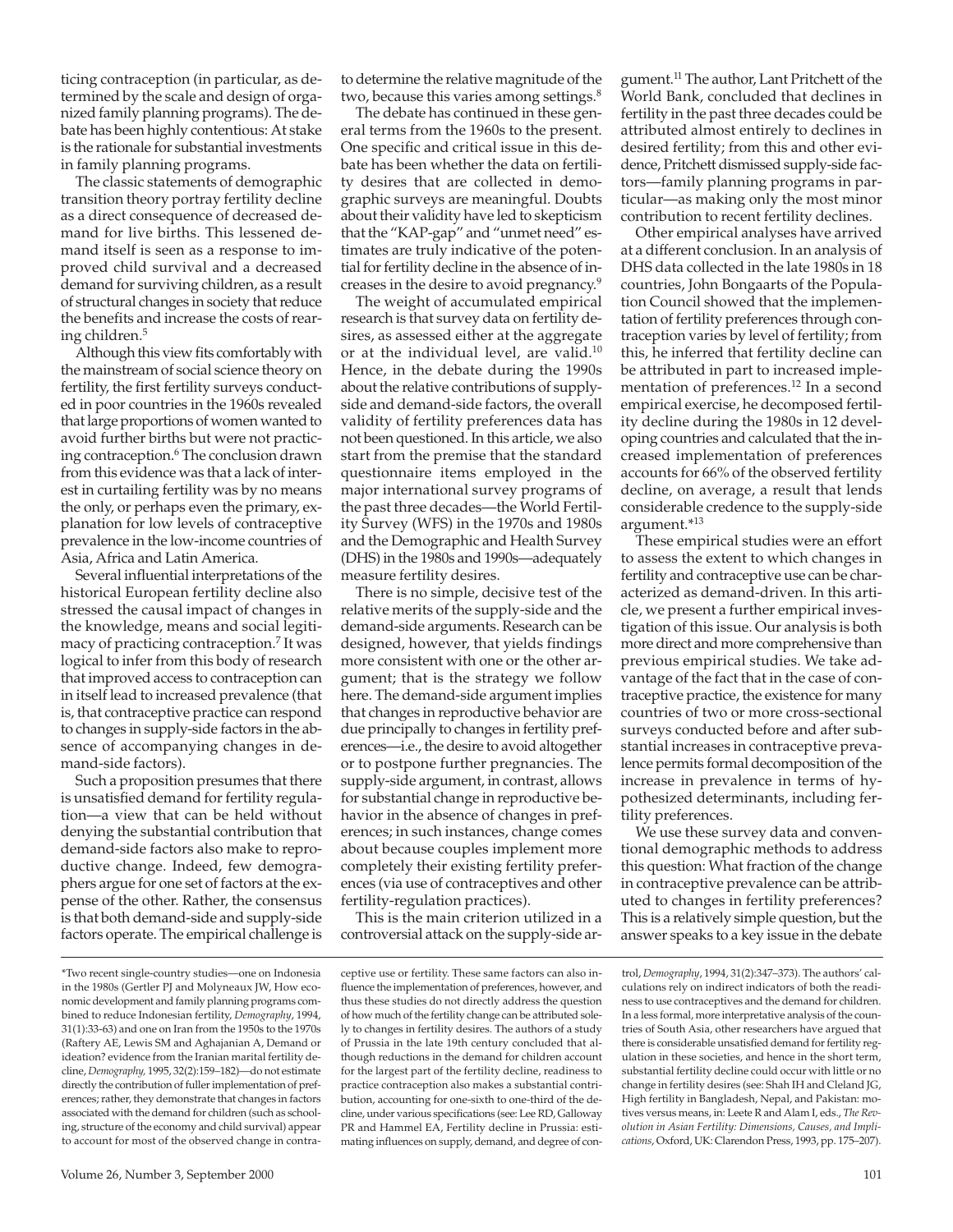about the nature of contemporary fertility transitions.

The way in which we have specified the research question leaves aside other major factors that figure centrally in the demandside versus supply-side debate—notably, mortality decline and socioeconomic development. We assume that these factors affect contraceptive practice either through fertility preferences or through the implementation of those preferences; hence, we view these as less proximate factors. Indeed, ascertaining what fraction of the change in prevalence can be attributed to changes in preferences is a selfcontained question of considerable significance in its own right. (A more elaborate decomposition using the same survey data, one that incorporates socioeconomic and demographic factors in addition to fertility preferences, is presented elsewhere.<sup>14</sup> That decomposition accounts for indirect effects of the socioeconomic and demographic factors operating through fertility preferences.)

## **Data and Methods**

We analyze here survey data collected in the period 1975–1998 in 26 countries in Africa, Asia and Latin America. The selection of countries was governed by the availability of two surveys from the WFS or the DHS programs. In addition, since our analysis focuses on the components of change in contraceptive prevalence, there is little point in examining countries where no change occurred or where the change was negligible. For this reason, we selected only countries that showed at least a five-percentage-point increase in contraceptive prevalence during the period between surveys.\*

In most countries, the first survey was a WFS from the late 1970s or early 1980s and the second survey was a DHS from the 1990s (or in some instances from the late 1980s). Surveys were selected so as to maximize the period between surveys, but gaps as small as four years (Zambia) and five years (Tanzania) were permitted if the amount of change in contraceptive use

†We excluded six countries with two available surveys that lacked change in contraceptive prevalence—Benin, Haiti, Madagascar, Mali, Togo and Zimbabwe. Among these, only Benin and Haiti showed substantial changes was large enough (on the order of two or more percentage points per year). In 21 of the countries, 10 or more years separated the surveys; in 11, the gap was 15 years or more. In Brazil, Guatemala, Senegal, Tanzania, Uganda and Zambia, data from two DHS surveys were compared, either because no WFS had been conducted or, in the case of Senegal, because a key variable in the WFS was not comparable to its counterpart in the DHS. We relied on the standard recode file for each survey.

A potential problem with this analysis is that requiring countries to have experienced a change in contraceptive prevalence is a form of selection on the dependent variable. Of most concern is whether we have excluded countries where, even though contraceptive use has not changed, fertility preferences may have changed substantially.† Everything else being equal, this would bias the results by assigning more credit to changes in preferences as a cause of increase in contraceptive prevalence (since countries where change in preferences is not answered by change in contraception are excluded). This point should be kept in mind when our findings are assessed.‡

Surveys conducted under the auspices of the WFS and DHS are comparable in their basic features.15 For both sets of surveys, relatively large probability samples of women of reproductive age were interviewed.§ The questionnaires are broadly similar. While items for our two key variables—contraceptive behavior and fertility preferences—are not identical, they resemble each other closely enough that it is safe to assume that differences in measurement do not account for much of the observed difference between surveys. Some variations in the structure of the WFS and DHS questionnaires deserve mention, however, because they affect the design of our analysis.

First, in the WFS, questions about contraceptive use at the time of the survey were limited to women currently in union, whereas in the DHS these questions were also asked of never-married women

in fertility preferences. In both countries, the percentage wanting no more births increased by about 11 percentage points.

‡The requirement that there be at least two surveys is also a kind of selectivity, but whether it leads to bias is more difficult to assess. Such countries may have more clearly articulated antinatalist population policies and better-developed family planning programs than countries lacking two surveys. If so, then this selection criterion may favor countries where the implementation of preferences in contraceptive use may be more important than changes in preferences (if, for example, there was a rel-

(where they were interviewed) and of formerly married women. Our analysis is restricted to women currently in union (legal or consensual)—which, in any case, is the conventional denominator for the contraceptive prevalence rate.

A further difference is that in the WFS, women who perceived themselves to be no longer capable of conceiving (that is, who identified themselves as infecund) were not asked about their contraceptive use at the time of the survey. Hence, for comparability, we have classified infecund women as nonusers in both sets of surveys, except for women who were contraceptively sterilized. (Infecund women were not excluded from the analysis, so calculations are based on all women currently in a union. However, to reduce the possibility of bias due to the different treatment of infecund women in the WFS and DHS questionnaires, women aged 45–49 were dropped.)

Additionally, the depth with which the desire for another child was measured differs between the two survey programs. In the DHS, women who wanted additional children were asked how soon they wanted the next child. Thus, we can distinguish women who wanted to postpone the next birth (and hence were motivated to practice contraception) from women who wanted another child relatively soon. In contrast, only a few WFS surveys included a follow-up question on how soon the next child was wanted.

Our analysis is therefore necessarily restricted to examining the demand for contraception to limit family size. As a result, we probably understate the degree to which trends in contraceptive prevalence are a response to changes in fertility preferences. Other research suggests, however, that in most settings, increases in the desire to space births contribute far less to overall trends in contraception and fertility than do increases in the desire to limit family size. $16$  (Trends in the implementation of spacing preferences are another matter altogether: In Sub-Saharan Africa, increases in the implementation of spac-

atively large reduction in the costs of contraception). This would bias the findings in favor of the supply-side argument.

§In Indonesia and Ye**m**en, the DHS covered more regions than did the WFS. Here, we excluded regions not sampled in the WFS. Thus, for Indonesia, the DHS sample was limited to DKI Jakarta, West Java, Central Java, DI Yogyarkarta, East Java and Bali. For Yemen, the DHS sample was limited to the Sana'a, Dhamar, Al Mahweet, Sa'dah (North), Taiz, Ibb (South), Hajjah, Hodiedah (West), Ma'arib, and Al Beida (East) governorates.

<sup>\*</sup>Several countries that appear to satisfy these criteria are not included either because one of the data sets was not available for analysis (Jordan), because a key questionnaire item was constructed differently in the two surveys (Cameroon—fertility preferences), or because examination of the data raised serious concerns about the comparability of measurement across surveys (Bolivia and Pakistan—fertility preferences).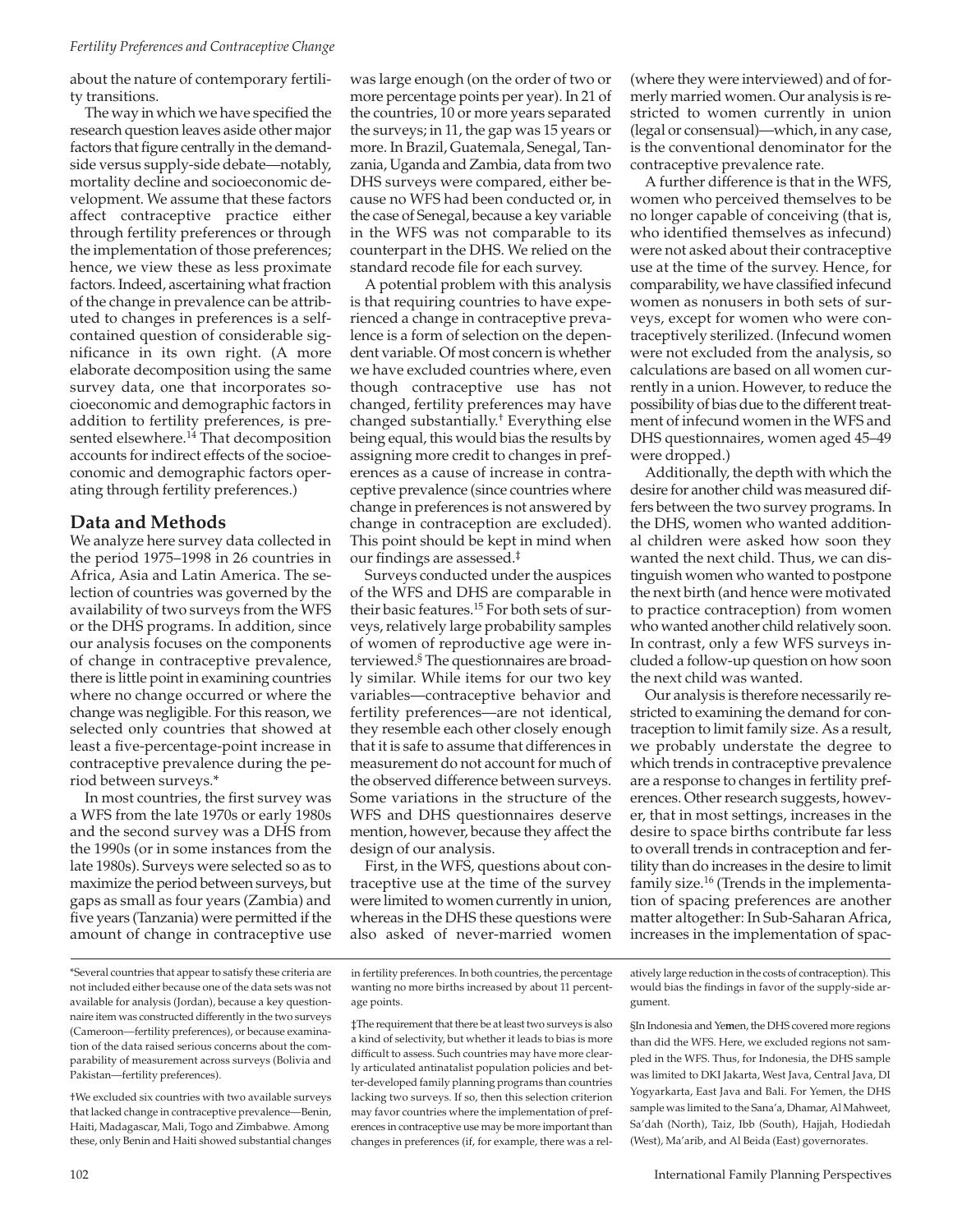ing preferences appear to account for a substantial fraction of recent trends in contraception. $17$ )

A further difference between surveys is that in the WFS, information about the desire for another child was not obtained from infecund women (just as these women were not asked about current contraceptive use). We have grouped infecund women with those who indicated that they wanted another child, because both sets of women lacked a motivation to use contraceptives for the purpose of family-size limitation. For consistency, we applied this rule to both the WFS and the DHS data.

The two key variables for this analysis are contraceptive use and fertility preferences. Contraceptive use has two categories: use at the time of the survey and nonuse. For most countries, the list of contraceptive methods was not identical in the WFS and DHS, but the differences appear to be too slight to have an impact on the results.\* Fertility preferences were measured through two variables: the desire for additional children, and the difference between the actual and ideal number of children. Desire for additional children has two categories: wanting more and not wanting more.

Our classification approach was generally straightforward for nonpregnant women, based on their response to a direct questionnaire item about fertility preferences.† Bangladesh presented a special problem, however. In the 1976 WFS, women were asked if they wanted an additional child "soon." To ensure comparability with this eccentric wording, we combined women in the 1993 DHS who stated that they wanted no more children with those who wanted to delay the next birth for at least two years. (Thus, we assumed that "soon" in the 1976 WFS meant within two years.) In both Bangladesh surveys, therefore, the contrast is between women who wanted another child soon and those who wanted to postpone or stop childbearing.

For pregnant women, the procedure was more complicated, because demand for contraception at the survey date was a matter of whether the current pregnancy was wanted, and in some countries this information was not gathered. For countries where both surveys provided information on the wantedness of the current pregnancy (Bangladesh, Colombia, Dominican Republic, Egypt, Indonesia, Morocco, Peru, Tanzania, Turkey and Zambia), we classified a pregnant woman as wanting no additional children if the pregnancy was unwanted and if she did not desire another child after the one she was carrying. Where one of the surveys did not provide this information, we classified a pregnant woman as wanting no additional children if her number of living children was equal to or greater than her desired number of children and if she did not want another child after the one she was carrying.

The difference between the actual and ideal number of children was constructed as the simple arithmetic difference between the two variables (actual minus ideal).‡ We interpret this difference to be an indicator of the extent to which desired fertility has been attained: The closer the absolute difference is to zero, the closer the agreement between desired and achieved fertility. A negative number indicates

that the desired fertility is yet to be attained, whereas a positive number indicates that desired fertility has been exceeded. (For convenience, in this article, the shorthand label "actual-ideal gap" is used for this variable.)

In almost one-third (15) of the surveys, more than 10% of respondents gave a nonnumeric response (such as "whatever God wishes"), with the highest such proportion in the 1979 Yemen WFS (43%). In half of the surveys (26), fewer than 5% gave a nonnumeric response. In all of these cases, we imputed the ideal number of children by means of a regression equation. For women who gave a numeric response, we regressed the ideal number of children on age, woman's and partner's years of schooling, rural-urban residence and partner's occupation. The resulting regression equation was used to calculate a predicted ideal number of children for those women lacking a numeric response. The predicted value was then rounded to the nearest integer.

Including two fertility preference variables—the desire for additional children and the actual-ideal gap—in this analysis

**Table 1. Percentage of currently married women aged 15–44 using a contraceptive method, by survey and year of survey, and percentage-point increase in contraceptive use between surveys, according to country**

| Country                             | Survey 1 |      |                    | Survey 2 |      |
|-------------------------------------|----------|------|--------------------|----------|------|
|                                     | $\%$     | Year | $\frac{1}{\alpha}$ | Year     |      |
| Sub-Saharan Africa                  |          |      |                    |          |      |
| Côte d'Ivoire                       | 3.0      | 1980 | 11.4               | 1994     | 8.4  |
| Ghana                               | 9.9      | 1979 | 20.5               | 1993     | 10.6 |
| Kenya                               | 6.8      | 1978 | 36.4               | 1998     | 29.6 |
| Senegal                             | 4.8      | 1986 | 12.6               | 1997     | 7.9  |
| Tanzania                            | 10.6     | 1992 | 18.3               | 1996     | 7.7  |
| Uganda                              | 4.4      | 1988 | 14.4               | 1995     | 10.0 |
| Zambia                              | 15.3     | 1992 | 26.8               | 1997     | 11.5 |
| <b>North Africa &amp; West Asia</b> |          |      |                    |          |      |
| Eqypt                               | 24.6     | 1980 | 49.2               | 1995     | 24.6 |
| Morocco                             | 20.3     | 1980 | 42.2               | 1995     | 21.9 |
| Tunisia                             | 32.0     | 1978 | 50.7               | 1988     | 18.6 |
| Turkey                              | 41.5     | 1978 | 64.5               | 1993     | 23.0 |
| Yemen                               | 1.2      | 1979 | 8.3                | 1991     | 72   |
| South Asia & Southeast Asia         |          |      |                    |          |      |
| Bangladesh                          | 8.2      | 1976 | 49.0               | 1996     | 40.8 |
| Indonesia                           | 27.8     | 1976 | 56.1               | 1993     | 28.3 |
| Nepal                               | 2.3      | 1976 | 28.0               | 1996     | 25.6 |
| Philippines                         | 38.7     | 1978 | 48.7               | 1998     | 10.0 |
| Sri Lanka                           | 33.7     | 1975 | 60.7               | 1987     | 27.0 |
| Thailand                            | 35.7     | 1975 | 67.5               | 1987     | 31.8 |
| <b>Latin America</b>                |          |      |                    |          |      |
| Brazil                              | 66.9     | 1986 | 76.2               | 1996     | 9.3  |
| Colombia                            | 42.6     | 1976 | 70.9               | 1996     | 28.2 |
| Dominican Republic                  | 33.4     | 1975 | 63.1               | 1996     | 29.7 |
| Ecuador                             | 35.1     | 1979 | 44.9               | 1987     | 9.7  |
| Guatemala                           | 23.8     | 1987 | 31.1               | 1995     | 7.3  |
| Mexico                              | 32.7     | 1977 | 54.5               | 1987     | 21.8 |
| Paraguay                            | 38.6     | 1979 | 49.4               | 1990     | 10.8 |
| Peru                                | 33.4     | 1978 | 65.1               | 1996     | 31.6 |
|                                     |          |      |                    |          |      |

Note: Percentage-point increases are based on the number of women included in the analysis after cases with missing values on any of the variables of interest were excluded.

> represents a departure from most recent research, where the practice has been to rely entirely on the first variable. In controlling for the desire for additional children, which is a simple dichotomy, we assume that the actual-ideal gap captures the strength of the desire to avoid pregnancy. Consistent with this interpretation, among those who indicated that they wanted no additional children, those who attained or exceeded their ideal family size were more likely to use contraceptives in

> \*An exception is Senegal, where periodic abstinence was excluded from the list of contraceptive methods in the 1986 DHS. For consistency, we excluded abstinence from the list of methods in the 1997 DHS.

> †Women who were contraceptively sterilized or whose husbands were sterilized were classified as not wanting additional children. Those who were undecided about whether they wanted additional children—a small fraction in all surveys, the largest being 11% in the 1978 Kenya WFS—were classified as wanting additional children.

> ‡Current pregnancies were excluded when we calculated the actual number of children. This exclusion resulted in the equivalent treatment of pregnant women on the two preference variables (i.e., that a pregnant woman's desire for another child refers to the time when she became pregnant, rather than her desire for another child after the termination of her current pregnancy).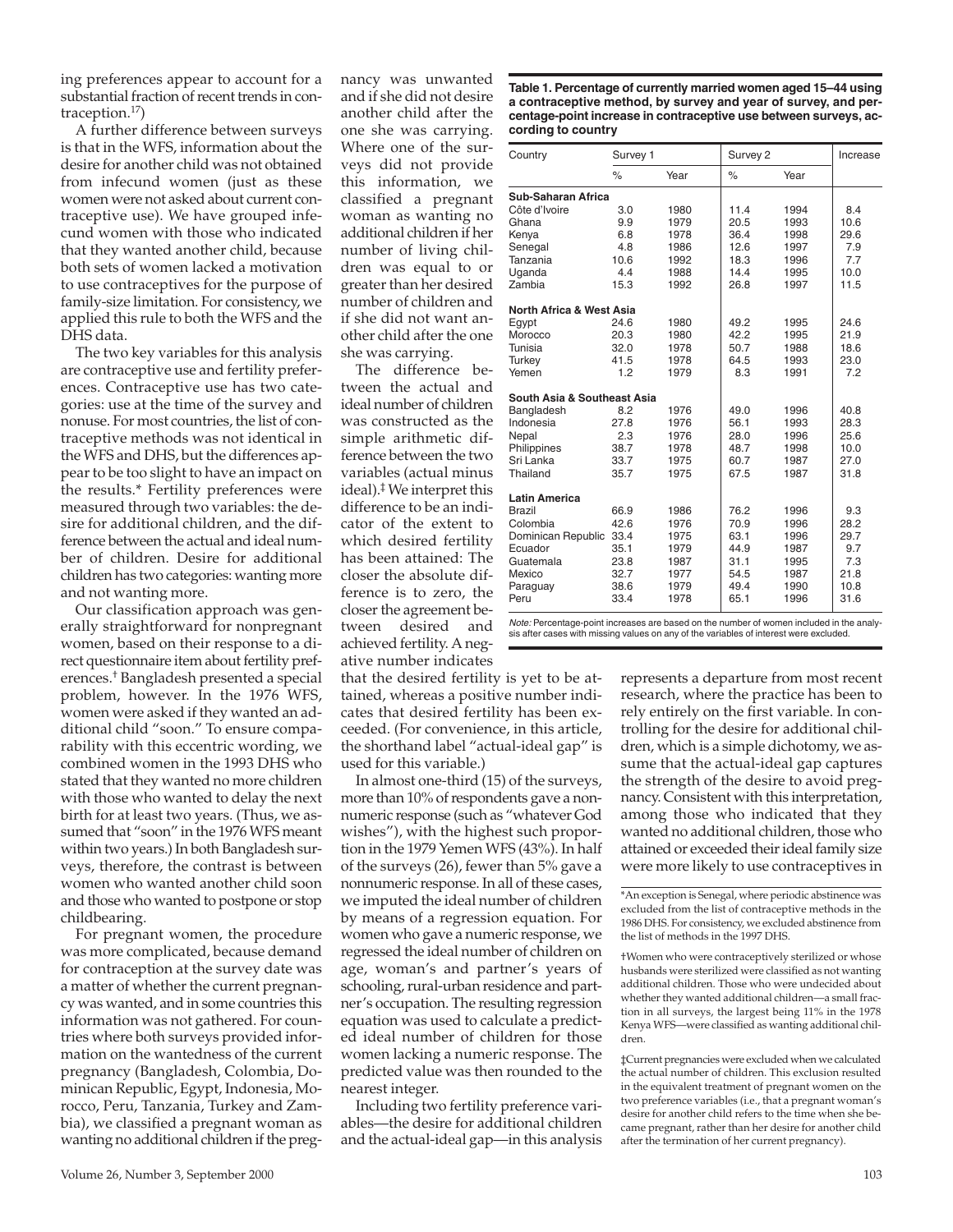**Table 2. Percentage of currently married women wanting no more children, mean ideal number of children, gap between actual and ideal fertility, and percentage of women for whom actual number of children exceeds ideal number, by survey, according to country**

| Country                                                                                                                  | % wanting no more |          | Mean ideal no. |          | Actual-ideal gap* |          | % by which<br>$actual \geq ideal$ |          |
|--------------------------------------------------------------------------------------------------------------------------|-------------------|----------|----------------|----------|-------------------|----------|-----------------------------------|----------|
|                                                                                                                          | Survey 1          | Survey 2 | Survey 1       | Survey 2 | Survey 1          | Survey 2 | Survey 1                          | Survey 2 |
| <b>Sub-Saharan Africa</b>                                                                                                |                   |          |                |          |                   |          |                                   |          |
| Côte d'Ivoire                                                                                                            | 3.1               | 14.5     | 8.1            | 6.0      | $-5.3$            | $-2.8$   | 3.5                               | 18.8     |
| Ghana                                                                                                                    | 8.0               | 27.3     | 6.0            | 4.8      | $-3.1$            | $-1.9$   | 9.9                               | 25.7     |
| Kenya                                                                                                                    | 11.5              | 40.7     | 7.0            | 4.1      | $-3.3$            | $-0.8$   | 17.7                              | 43.9     |
| Senegal                                                                                                                  | 14.5              | 18.9     | 7.1            | 5.8      | $-4.2$            | $-2.6$   | 14.2                              | 23.2     |
| Tanzania                                                                                                                 | 16.6              | 22.3     | 6.4            | 5.8      | $-3.3$            | $-2.8$   | 13.9                              | 17.1     |
| Uganda                                                                                                                   | 15.0              | 24.7     | 6.7            | 5.6      | $-3.5$            | $-2.5$   | 15.1                              | 20.1     |
| Zambia                                                                                                                   | 17.3              | 21.1     | 6.0            | 5.6      | $-2.8$            | $-2.6$   | 18.9                              | 19.9     |
| <b>North Africa &amp; West Asia</b>                                                                                      |                   |          |                |          |                   |          |                                   |          |
| Egypt                                                                                                                    | 46.4              | 54.5     | 4.0            | 2.9      | $-1.0$            | 0.0      | 45.6                              | 61.6     |
| Morocco                                                                                                                  | 31.6              | 42.6     | 4.8            | 3.8      | $-1.2$            | $-0.5$   | 39.0                              | 48.0     |
| Tunisia                                                                                                                  | 37.8              | 52.4     | 4.1            | 3.5      | $-0.5$            | $-0.2$   | 48.4                              | 54.3     |
| Turkey                                                                                                                   | 49.9              | 61.3     | 3.0            | 2.4      | $-0.2$            | 0.1      | 55.2                              | 66.2     |
| Yemen                                                                                                                    | 13.6              | 29.4     | 5.3            | 5.5      | $-2.7$            | $-1.5$   | 17.1                              | 35.8     |
| South Asia & Southeast Asia                                                                                              |                   |          |                |          |                   |          |                                   |          |
| Bangladesh                                                                                                               | 56.8              | 69.5     | 3.8            | 2.5      | $-0.8$            | $-0.1$   | 45.1                              | 60.1     |
| Indonesia                                                                                                                | 30.3              | 40.1     | 4.2            | 2.8      | $-1.4$            | $-0.5$   | 33.2                              | 47.6     |
| Nepal                                                                                                                    | 25.2              | 50.4     | 4.0            | 2.9      | $-1.6$            | $-0.2$   | 33.0                              | 56.8     |
| Philippines                                                                                                              | 45.5              | 49.5     | 4.3            | 3.4      | $-0.5$            | $-0.5$   | 50.0                              | 49.5     |
| Sri Lanka                                                                                                                | 49.6              | 61.7     | 3.7            | 3.0      | $-0.4$            | $-0.4$   | 54.3                              | 53.1     |
| Thailand                                                                                                                 | 49.3              | 56.5     | 3.6            | 2.7      | $-0.5$            | $-0.5$   | 49.9                              | 49.9     |
| <b>Latin America</b>                                                                                                     |                   |          |                |          |                   |          |                                   |          |
| Brazil                                                                                                                   | 61.8              | 66.7     | 3.0            | 2.5      | $-0.3$            | $-0.1$   | 50.9                              | 60.4     |
| Colombia                                                                                                                 | 55.3              | 59.1     | 4.1            | 2.8      | $-0.3$            | 0.1      | 45.9                              | 56.2     |
| Dominican Rep.                                                                                                           | 44.5              | 53.4     | 4.6            | 3.3      | $-1.1$            | $-0.7$   | 33.2                              | 41.7     |
| Ecuador                                                                                                                  | 45.5              | 58.3     | 4.0            | 3.3      | $-0.6$            | $-0.3$   | 43.1                              | 51.6     |
| Guatemala                                                                                                                | 43.7              | 42.4     | 4.3            | 4.0      | $-0.9$            | $-0.6$   | 42.9                              | 47.0     |
| Mexico                                                                                                                   | 45.2              | 58.2     | 4.4            | 3.3      | $-0.6$            | $-0.2$   | 43.7                              | 53.9     |
| Paraguay                                                                                                                 | 25.4              | 33.6     | 5.1            | 4.4      | $-1.8$            | $-1.2$   | 20.2                              | 30.4     |
| Peru                                                                                                                     | 53.5              | 60.6     | 3.7            | 2.6      | $-0.2$            | 0.2      | 51.9                              | 61.7     |
| *Number of living children minus ideal number of children. Note: For years in which surveys were conducted, see Table 1. |                   |          |                |          |                   |          |                                   |          |

virtually every survey analyzed here. In this article, we address the extent to which the actual-ideal gap increases the overall explanatory power of fertility preferences, as well as whether the marginal gain from including the actual-ideal gap varies by social factors such as stage of fertility transition and region.

Our primary aim is to determine the extent to which changes in fertility preferences can account for changes in contraceptive prevalence. To accomplish this, we employed a regression-decomposition ap-

†Increased rates of use among those who do not desire additional children represent increased implementation of stopping preferences. Increased rates of use among those who desire more children can reflect either increased implementation of spacing preferences or an increase in the fraction wishing to space; the two are mixed together in this analysis. Other research indicates, however, that birthspacing preferences change little over the course of the fertility transition; hence, in most countries, increased rates of use among those who desire more children can be assumed to result mainly from increased implementation of spacing preferences.

proach,<sup>18</sup> essentially the same as has been used in several previous regional<sup>19</sup> and country-specific<sup>20</sup> studies of contraceptive change (see Appendix, page 107).

Using the decomposition results, we can express the observed change in contraceptive prevalence as the simple sum of two components: the changes in fertility preferences and the changes in the effects of preferences on use (that is, the regression coefficients).\* Following the terminology of classic demographic decomposition, $^{21}$  we labeled the first component as "composition" and the second as "rates." Contraceptive prevalence can change as a result of either mechanism changing preference structures or changing propensity to use a method within preference categories (much of which can be regarded as changes in the "implementation of preferences"<sup>+</sup>). Either can account for a relatively small or large part of the observed change in prevalence.

# **Results**

## *Trends in Use and Preferences*

The increase in contraceptive prevalence between surveys among currently married women aged 15–44 (Table 1, page 103)

was largest in Bangladesh (41 percentage points), followed by Thailand and Peru (32 points), Dominican Republic and Kenya (30 points), Indonesia and Colombia (28 points) and Sri Lanka (27 points). At the other extreme, six countries had an increase of less than 10 percentage points—Guatemala and Yemen (seven points), Côte d'Ivoire, Senegal and Tanzania (eight points) and Brazil (nine points). Some of the variability in the increase in prevalence may be due to the fact that the length of the intersurvey period differed among the 26 countries. However, some of the larger increases occurred over relatively short periods (for example, in Thailand and Sri Lanka).

With only a few exceptions, all of the indicators of fertility preferences (the percentage of women wanting no additional children, the mean ideal number of children, the mean actual-ideal gap and the percentage of women for whom the actual number of children equals or exceeds their ideal) suggest that the demand for fertility limitation increased during the period between surveys (Table 2). The largest increase in the desire for no additional children was in Kenya (29 percentage points), followed by Nepal (25 points) and Ghana (19 points). These countries were at the onset of transition at the time of the first survey.

Nearly half of the countries recorded increases in the desire to stop childbearing of less than 10 percentage points—Colombia, the Philippines, Senegal and Zambia (four points), Brazil (five points), Tanzania (six points), Peru and Thailand (seven points), Egypt and Paraguay (eight points), and the Dominican Republic (nine points). In Guatemala, the percentage of women wanting no more children declined by one percentage point (a decline that could be accounted for by sampling error). Countries with relatively small percentages of women wanting no more children at the first of the two surveys tended to show larger increases in the intersurvey period.

Further evidence of the increase in demand for fertility limitation is that the ideal number of children declined between the two surveys in all countries except Yemen (Table 2), and that the difference between the number of living children and the ideal number of children became more positive in all countries except the Philippines, Sri Lanka and Thailand. Moreover, the percentage of women for whom the actual number of children exceeds the ideal increased in all countries except those three Asian nations. These

<sup>\*</sup>The decomposition methodology that we adopted eliminates the interaction component present in some decomposition approaches by using as weights, in the calculation of the decomposition, averages of the values for the two surveys (see: Iams HM and Thornton A, reference 18).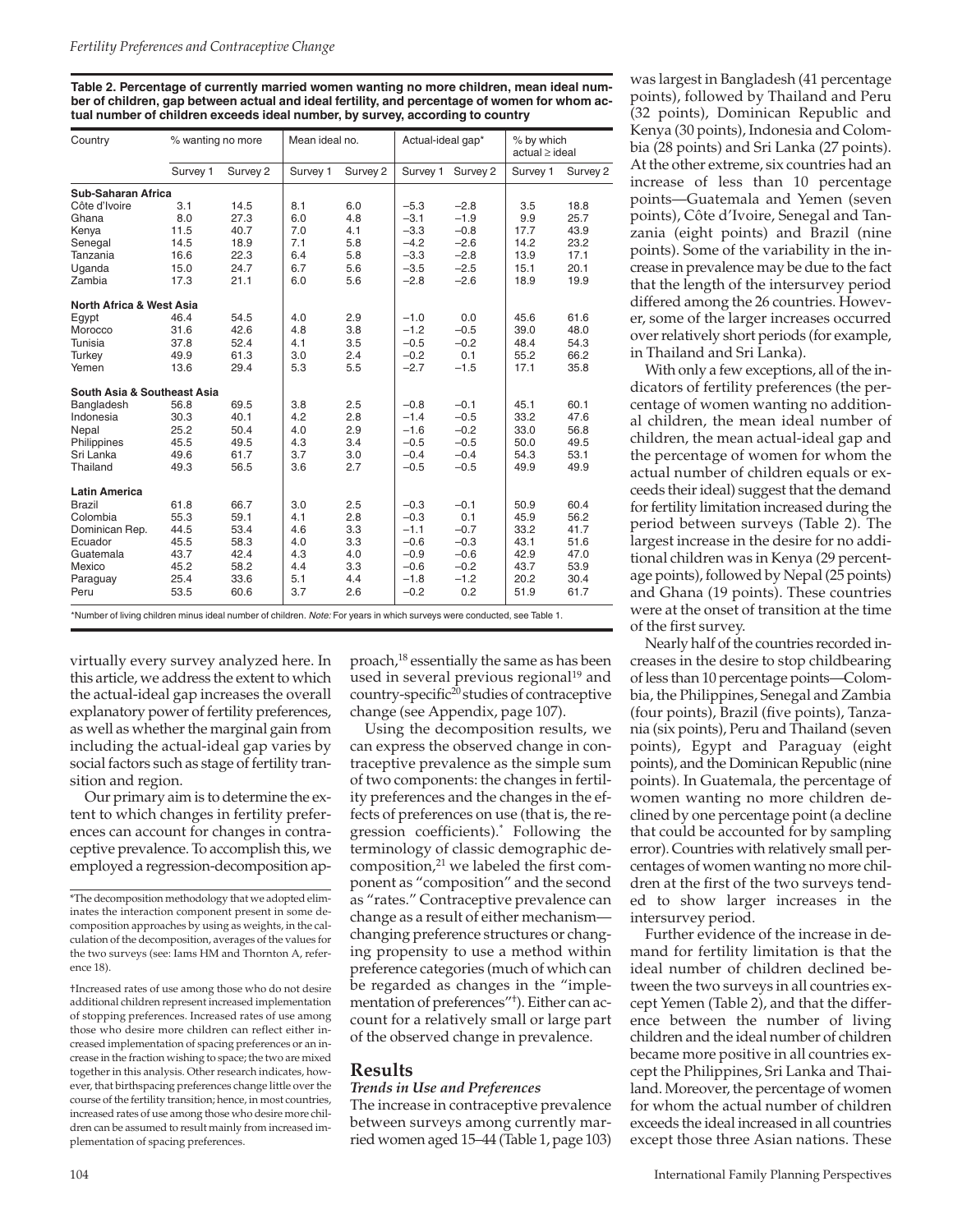**Table 3. Percentage-point change between surveys in contraceptive prevalence, and percentage distribution of change, by contribution of changes in composition of fertility preferences or contribution of changes in rates of use within preference categories, by country**

| Country                             | Change             | % distribution    |        |  |  |
|-------------------------------------|--------------------|-------------------|--------|--|--|
|                                     | in prev-<br>alence | Compo-<br>sition* | Rates† |  |  |
| Sub-Saharan Africa                  |                    |                   |        |  |  |
| Côte d'Ivoire                       | 8.4                | 24.2              | 75.8   |  |  |
| Ghana                               | 10.6               | 39.2              | 60.8   |  |  |
| Kenya                               | 29.6               | 22.8              | 77.2   |  |  |
| Senegal                             | 7.9                | 24.9              | 75.1   |  |  |
| Tanzania                            | 7.7                | 19.4              | 80.6   |  |  |
| Uganda                              | 10.0               | 16.2              | 83.8   |  |  |
| Zambia                              | 11.5               | 8.1               | 91.9   |  |  |
| <b>North Africa &amp; West Asia</b> |                    |                   |        |  |  |
| Egypt                               | 24.6               | 19.4              | 80.6   |  |  |
| Morocco                             | 21.9               | 17.9              | 82.1   |  |  |
| Tunisia                             | 18.6               | 25.2              | 74.8   |  |  |
| Turkey                              | 23.0               | 17.7              | 82.3   |  |  |
| Yemen                               | 7.2                | 18.8              | 81.2   |  |  |
| South Asia &                        |                    |                   |        |  |  |
| <b>Southeast Asia</b>               |                    |                   |        |  |  |
| Bangladesh                          | 40.8               | 13.5              | 86.5   |  |  |
| Indonesia                           | 28.3               | 13.0              | 87.0   |  |  |
| Nepal                               | 25.6               | 24.5              | 75.5   |  |  |
| Philippines                         | 10.0               | 13.8              | 86.2   |  |  |
| Sri Lanka                           | 27.0               | 15.2              | 84.8   |  |  |
| Thailand                            | 31.8               | 8.8               | 91.2   |  |  |
| <b>Latin America</b>                |                    |                   |        |  |  |
| Brazil                              | 9.3                | 12.1              | 87.9   |  |  |
| Colombia                            | 28.2               | 3.5               | 96.5   |  |  |
| Dominican Rep.                      | 29.7               | 12.0              | 88.0   |  |  |
| Ecuador                             | 9.7                | 33.7              | 66.3   |  |  |
| Guatemala                           | 7.3                | $-7.1$            | 107.1  |  |  |
| Mexico                              | 21.8               | 16.5              | 83.5   |  |  |
| Paraguay                            | 10.8               | 17.8              | 82.2   |  |  |
| Peru                                | 31.6               | 3.6               | 96.4   |  |  |

\*Composition of the population according to fertility preferences: desire for additional births and the actual-ideal gap. †Rates of use within fertility preference categories. Notes: Respective contributions of composition and rates were determined through a regression decomposition analysis. For years in which surveys were conducted, see Table 1.

patterns of change are generally consistent with increases in the percentage desiring no additional children. In the Philippines, Sri Lanka and Thailand, the percentage wanting no more children increased modestly, and the actual and ideal number of children appear to have declined at the same rate, resulting in little change in the actual-ideal gap.

What is especially striking about trends in the ideal number of children (and, accordingly, the actual-ideal gap) is the magnitude of the decline in Sub-Saharan Africa, exceeding one child in the five countries where the interval between surveys was 10 or more years and exceeding two children in Côte d'Ivoire and Kenya. The increases in the percentage desiring no additional children also were substantial in this region, but in fact the declines in ideal family size outpaced these increases in the expressed desire to stop.

In African societies, a precipitous decline in the total number of children desired appears to be a prominent feature of the early stage of the fertility transition.

#### *Decomposition of Change*

The trends in fertility preferences reveal increases in the desire to limit childbearing, some of them substantial, in all regions. A strong individual-level relationship between fertility preferences and contraceptive behavior is well documented.22 From this relationship, it follows that the increased demand for fertility limitation led to increases in contraceptive prevalence during the same intersurvey period. The question can be articulated more precisely, however, as: What fraction of the increase in contraceptive use can be attributed to changes in fertility preferences?

The answer to this question is in the percentage decomposition of the increase in contraceptive prevalence into contributions of "composition" (that is, changes in fertility preferences) and "rates" (changing rates of use within categories of fertility preferences). Clearly, increases in contraceptive prevalence are due overwhelmingly to increased rates of use within preference categories, not to changes in fertility preferences (Table 3). The rates component accounts for more than 70% of the increase in contraceptive prevalence in 24 of the 26 countries and exceeds 80% in more than two-thirds.

In only two countries (Ghana and Ecuador) did changes in preferences (the composition component) account for more than one-third of the increase in prevalence (39% and 34%, respectively). In four countries (Colombia, Peru, Thailand and Zambia), changes in preferences accounted for less than 10% of the increase in prevalence. There was one important regional differential in the decomposition results: The composition component was in general larger for Sub-Saharan Africa than for any of the other regions.

In short, increased implementation of fertility preferences was the primary explanation for the increase in contraceptive use during this period of time in these countries, not changing preferences. This outcome is even more impressive, given that we excluded from the analysis countries with changes in preferences but no change in contraceptive use.

Our analysis departs from most recent research in making use of two fertility preference measures: the desire for another birth and the difference between the number of living children and the ideal number of children. The results in Table 4

**Table 4. Percentage of the change in contraceptive prevalence due to specified changes in fertility preferences, by country**

| Country                             | Wanting | Actual-  | <b>Both</b> |  |  |  |  |
|-------------------------------------|---------|----------|-------------|--|--|--|--|
|                                     | no more | ideal    |             |  |  |  |  |
|                                     | only    | gap only |             |  |  |  |  |
| Sub-Saharan Africa                  |         |          |             |  |  |  |  |
| Côte d'Ivoire                       | 9.2     | 23.9     | 24.2        |  |  |  |  |
| Ghana                               | 25.2    | 33.5     | 39.2        |  |  |  |  |
| Kenya                               | 19.8    | 18.8     | 22.8        |  |  |  |  |
| Senegal                             | 4.5     | 27.9     | 24.9        |  |  |  |  |
| Tanzania                            | 11.0    | 18.4     | 19.4        |  |  |  |  |
| Uganda                              | 10.8    | 16.6     | 16.2        |  |  |  |  |
| Zambia                              | 5.7     | 6.7      | 8.1         |  |  |  |  |
| <b>North Africa &amp; West Asia</b> |         |          |             |  |  |  |  |
| Egypt                               | 13.2    | 29.5     | 19.4        |  |  |  |  |
| Morocco                             | 14.7    | 16.2     | 17.9        |  |  |  |  |
| Tunisia                             | 25.3    | 12.7     | 25.2        |  |  |  |  |
| Turkey                              | 18.6    | 7.1      | 17.7        |  |  |  |  |
| Yemen                               | 12.3    | 16.4     | 18.8        |  |  |  |  |
| South Asia & Southeast Asia         |         |          |             |  |  |  |  |
| Bangladesh                          | 12.6    | 6.4      | 13.5        |  |  |  |  |
| Indonesia                           | 11.9    | 20.5     | 13.0        |  |  |  |  |
| Nepal                               | 22.0    | 19.6     | 24.5        |  |  |  |  |
| Philippines                         | 13.6    | $-0.1$   | 13.8        |  |  |  |  |
| Sri Lanka                           | 17.2    | 0.4      | 15.2        |  |  |  |  |
| Thailand                            | 8.7     | 0.4      | 8.8         |  |  |  |  |
| <b>Latin America</b>                |         |          |             |  |  |  |  |
| <b>Brazil</b>                       | 13.6    | 3.6      | 12.1        |  |  |  |  |
| Colombia                            | 3.9     | 2.2      | 3.5         |  |  |  |  |
| Dominican Rep.                      | 12.0    | 4.8      | 12.0        |  |  |  |  |
| Ecuador                             | 33.6    | 7.9      | 33.7        |  |  |  |  |
| Guatemala                           | $-5.9$  | 9.7      | $-7.1$      |  |  |  |  |
| Mexico                              | 16.6    | 5.6      | 16.5        |  |  |  |  |
| Paraguay                            | 16.2    | 11.7     | 17.8        |  |  |  |  |
| Peru                                | 5.0     | 2.1      | 3.6         |  |  |  |  |

Note: For years in which surveys were conducted, see Table 1.

demonstrate what is gained from including the actual-ideal gap, by showing the composition component in decompositions based solely upon the desire for no more births, based solely on the actualideal gap and based upon the two together (as in the decomposition in Table 3).\* Comparing the three columns in Table 4 shows that the countries are roughly evenly split into those where the desire for no additional children accounts for more of the increase in prevalence and those where the actual-ideal gap accounts for more of the increase in prevalence.

Given that use of the "want no more" variable is conventional, the major question to ask here is what we gain by in-

<sup>\*</sup>Because a regression decomposition is used, the composition component calculated on the basis of one of the two measures can exceed the composition component calculated on the basis of the two measures—an outcome that seems illogical. This outcome occurs in 11 of the 52 comparisons in Table 4, but in only five of these does it amount to as much as a two-percentage-point discrepancy. These discrepancies occur when the decrease in the absolute value of one regression coefficient (for example, desire for additional children) is not compensated for by the additional contribution to the decomposition of changes in the other preference variable (for example, actual-ideal gap). This can be viewed as a standard collinearity problem in regression analysis.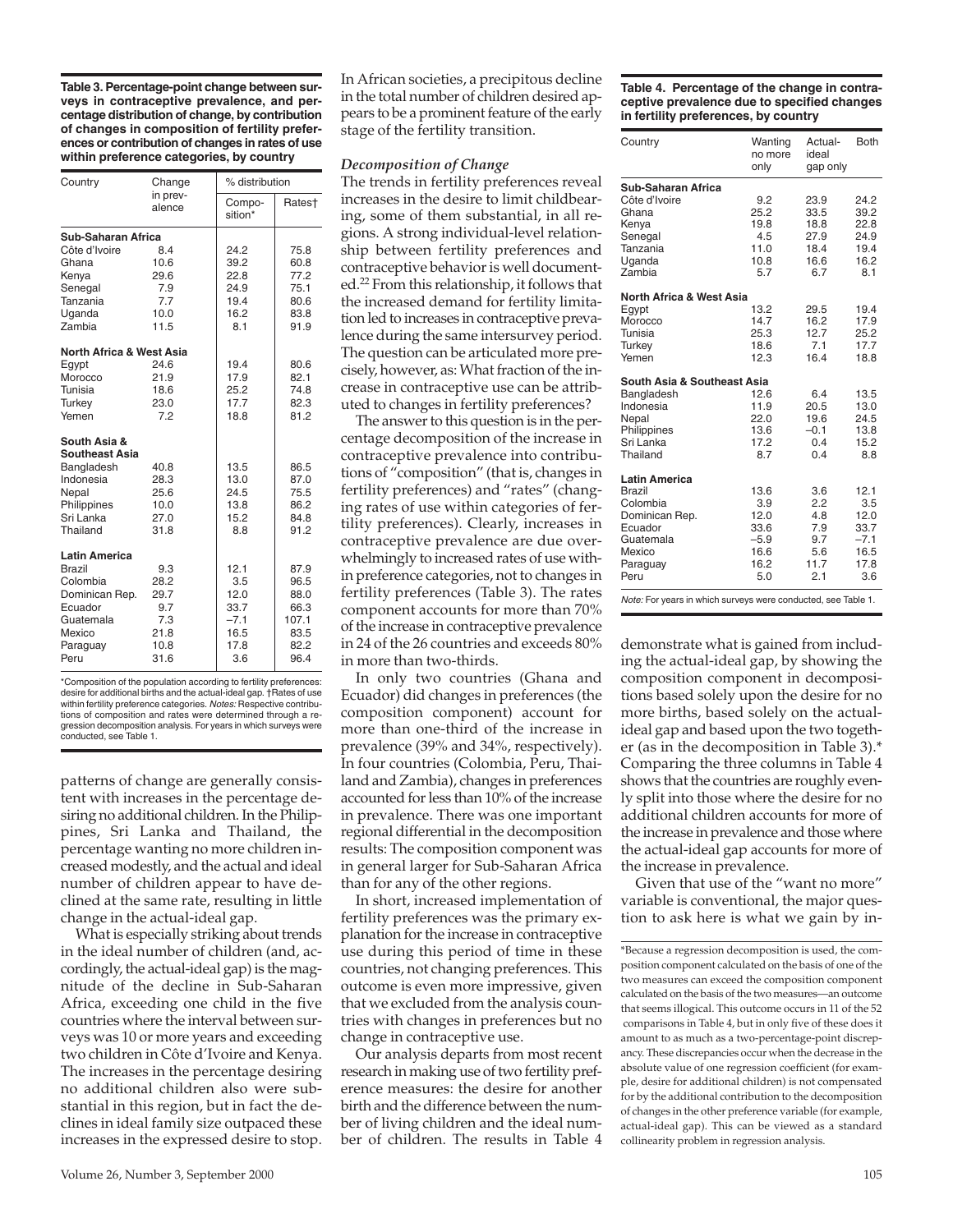**Table 5. Adjusted percentage practicing contraception, by desire for another birth and survey, and absolute difference and log odds difference in percentage between those wanting more births and those wanting no more births, by survey, all according to country** 

| Country                             | Wanting more |                   | Wanting no more |          | Difference |          |          |          |  |
|-------------------------------------|--------------|-------------------|-----------------|----------|------------|----------|----------|----------|--|
|                                     |              |                   |                 |          | Absolute   |          | Log odds |          |  |
|                                     |              | Survey 1 Survey 2 | Survey 1        | Survey 2 | Survey 1   | Survey 2 | Survey 1 | Survey 2 |  |
| Sub-Saharan Africa                  |              |                   |                 |          |            |          |          |          |  |
| Côte d'Ivoire                       | 2.8          | 10.5              | 8.1             | 15.3     | 5.4        | 4.8      | 1.1      | 0.4      |  |
| Ghana                               | 9.0          | 17.3              | 16.4            | 27.1     | 7.4        | 9.8      | 1.7      | 0.6      |  |
| Kenya                               | 5.2          | 23.2              | 19.0            | 55.7     | 13.8       | 32.5     | 1.5      | 1.4      |  |
| Senegal                             | 4.1          | 11.9              | 6.7             | 14.6     | 2.6        | 2.7      | 0.5      | 0.2      |  |
| Tanzania                            | 8.4          | 15.1              | 19.2            | 27.3     | 10.8       | 12.2     | 1.0      | 0.8      |  |
| Uganda                              | 3.0          | 10.5              | 9.1             | 24.1     | 6.1        | 13.5     | 1.2      | 1.0      |  |
| Zambia                              | 12.7         | 24.2              | 24.3            | 34.9     | 11.6       | 10.7     | 0.8      | 0.5      |  |
| <b>North Africa &amp; West Asia</b> |              |                   |                 |          |            |          |          |          |  |
| Egypt                               | 11.5         | 22.4              | 35.7            | 71.5     | 24.2       | 49.1     | 1.5      | 2.2      |  |
| Morocco                             | 10.0         | 30.0              | 39.1            | 57.4     | 29.1       | 27.4     | 1.8      | 1.1      |  |
| Tunisia                             | 21.9         | 34.5              | 46.8            | 65.4     | 24.9       | 30.9     | 1.1      | 1.3      |  |
| Turkey                              | 26.7         | 31.9              | 56.2            | 84.4     | 29.5       | 52.5     | 1.3      | 2.4      |  |
| Yemen                               | 0.6          | 5.6               | 2.9             | 13.4     | 2.3        | 7.8      | 1.6      | 1.0      |  |
| South Asia & Southeast Asia         |              |                   |                 |          |            |          |          |          |  |
| Bangladesh                          | 1.7          | 9.7               | 13.5            | 65.9     | 11.9       | 56.2     | 2.2      | 2.9      |  |
| Indonesia                           | 18.6         | 39.4              | 47.5            | 80.6     | 28.8       | 41.2     | 1.4      | 1.9      |  |
| Nepal                               | 0.6          | 6.0               | 5.3             | 49.4     | 4.7        | 43.4     | 2.2      | 2.7      |  |
| Philippines                         | 23.5         | 28.5              | 56.8            | 69.4     | 33.2       | 41.0     | 1.5      | 1.7      |  |
| Sri Lanka                           | 15.1         | 39.0              | 51.9            | 74.8     | 36.7       | 35.8     | 1.8      | 1.5      |  |
| Thailand                            | 18.2         | 40.3              | 53.7            | 88.2     | 35.5       | 48.0     | 1.7      | 2.4      |  |
| <b>Latin America</b>                |              |                   |                 |          |            |          |          |          |  |
| Brazil                              | 45.5         | 44.4              | 79.8            | 90.7     | 34.3       | 46.2     | 1.6      | 2.5      |  |
| Colombia                            | 32.5         | 44.9              | 50.7            | 88.2     | 18.2       | 43.3     | 0.8      | 2.2      |  |
| Dominican Rep.                      | 17.9         | 34.9              | 52.8            | 87.8     | 34.9       | 52.8     | 1.6      | 2.6      |  |
| Ecuador                             | 22.5         | 29.8              | 50.4            | 55.5     | 27.9       | 25.7     | 1.3      | 1.1      |  |
| Guatemala                           | 9.6          | 13.9              | 41.5            | 55.4     | 31.9       | 41.5     | 1.9      | 2.0      |  |
| Mexico                              | 22.2         | 34.6              | 45.5            | 68.7     | 23.3       | 34.1     | 1.1      | 1.4      |  |
| Paraguay                            | 35.9         | 39.2              | 46.4            | 69.5     | 10.5       | 30.3     | 0.4      | 1.3      |  |
| Peru                                | 23.6         | 47.1              | 42.1            | 76.2     | 18.4       | 29.1     | 0.9      | 1.3      |  |
|                                     |              |                   |                 |          |            |          |          |          |  |

Notes: All data were adjusted through logistic regression analysis; the other independent variable is the actual-ideal gap. For years in which surveys were conducted, see Table 1.

cluding the actual-ideal gap. Its addition results in substantial increases in the composition component in Sub-Saharan Africa, more than doubling this component in Côte d'Ivoire and Senegal. Outside of Sub-Saharan Africa, including the actual-ideal gap leads to substantial increases in the composition component in Egypt and Yemen. With the exception of Egypt, the countries where the actualideal gap makes a relatively large contribution are countries near the onset of fertility transition; most are also African. As we noted earlier, Sub-Saharan African societies are characterized by a sharp decline in ideal family size in the early stages of transition. Table 4 suggests that failing to incorporate this aspect of the fertility transition—unmistakably a feature of African transitions, and perhaps of the early stages

of transitions in other regions as well seriously underestimates the causal impact of changing fertility preferences.

We also examine in more detail the finding that change in prevalence is due mainly to shifting rates of use within preference categories. Table 5 shows contraceptive prevalence separately for women who wanted more children and those who wanted no more, for each of the two surveys. Consistent with the predominance of the rates component in the decompositions in Table 3, in most countries contraceptive use increased substantially in both preference categories (Table 5).

A further question is whether the increase in use tends to be sharper in one category than in another (i.e., whether the differential in use between preference categories widens or narrows over time). The answer depends on the measure used for the comparison. If the measure is the absolute percentage-point increase in contraceptive prevalence, this is generally larger in the "want no more" category, resulting in a widening over time of the differential between the "want more" and "want no more" categories. (Exceptions

are Côte d'Ivoire, Ecuador, Morocco, Sri Lanka and Zambia.)

However, percentage-point differences do not adjust for the floors and ceilings in the contraceptive prevalence rate, which cannot fall below 0% or exceed 100%. A common strategy for coping with this problem is to apply the logit transform.\* When we do this, no dominant pattern emerges: The differential in use between the two preference categories widens in 15 countries, reflecting a more rapid increase in contraceptive use in the "want no more" subgroup, and narrows in 11 countries, reflecting a faster rate of increase in the "want more" subgroup (Table 5, last two columns).

#### **Discussion**

Our major finding is that the substantial increases in contraceptive prevalence in the period since the 1970s in Latin America, Asia and Africa were less the result of increased demand for family-size limitation and more the result of the satisfaction of existing demand. In concrete terms, this means that the primary reason for the growth in contraceptive prevalence from the 1970s to the late 1980s and 1990s was that couples who in the earlier period wished to avoid pregnancy but were not using contraceptives were far more likely to be doing so in the more recent period, presumably because of the weakening of obstacles to use (access or nonaccess) that previously prevented them from implementing their fertility preferences.

Another way to express these results is to say that the increase in contraception came about primarily through the satisfaction of unmet need for family planning. This conclusion emerges even though some features of our research design on balance probably bias the results in the opposite direction—namely, the criteria for the selection of countries (in particular the exclusion of countries with little or no increase in contraceptive prevalence) and the decomposition methodology's inability to take into account feedback effects on fertility preferences of the increased ability and willingness to regulate fertility.

The empirical results are at odds with theories that assign a dominant causal role to changes in fertility desires, and they certainly refute the more extreme view that increased implementation of existing preferences has contributed only trivially to the fertility declines of the past three decades.23 Reconciling our results with those of Pritchett<sup>24</sup> is not straightforward, and is discussed at some length elsewhere.25 In brief, Pritchett seems to have

<sup>\*</sup>The logit transform is the natural logarithm of the odds of using contraceptives, ln  $\{U_{ps}/(1-U_{ps})\}$ , where U is the proportion practicing contraception, p denotes the preference category ("want more" or "want no more"), and s denotes the survey (first or second). We applied this transform to the proportion practicing contraception in each preference category for each survey, and then calculated the difference between preference categories for each survey.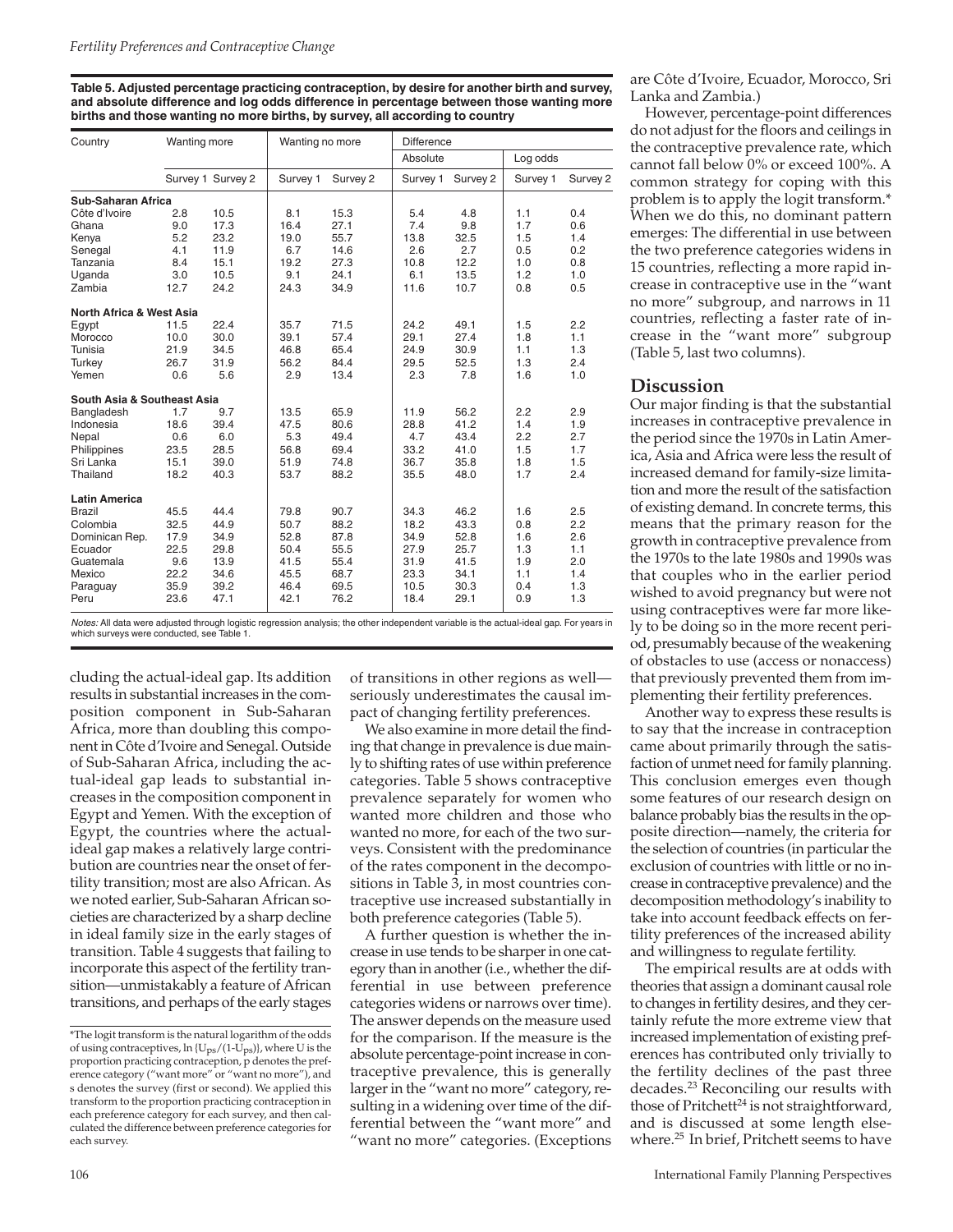incorrectly interpreted his main empirical results by not recognizing that unwanted fertility will increase in the early and middle stages of fertility transition, unless the fertility rate among those at risk of unwanted births declines, as a result of increased reliance on contraception or induced abortion.

The pattern that Pritchett observed is therefore consistent with a historical process in which satisfaction of unmet need makes a major contribution to fertility decline. In addition, some of the discrepancy between our conclusions and those of Pritchett may be a function of the analysis of trends in contraception as against trends in fertility (to which changes in marriage patterns can make a major contribution) and of differences in the samples of countries analyzed. All of this is difficult to sort out.

Our findings were obtained by means of a relatively straightforward decomposition exercise; as such, they stand as a relatively unambiguous description of the process of contraceptive change in 26 Asian, African and Latin American countries in the years under examination. By demonstrating that considerable gains in contraceptive prevalence can be achieved simply by enabling couples to carry through on their desires to avoid pregnancy and limit family size, these results clearly are more compatible with a supply-side perspective than with a demandside perspective.\*

We must again stress that while the dominance of the rates component (i.e., more complete implementation of preferences) may be the consequence of couples' improved access to contraceptive supplies, it might also reflect the reduction of nonaccess costs of using contraceptives (cultural, social and psychic costs). Population policies and programs may have a great deal or little to do with such reductions. In particular, these costs

Volume 26, Number 3, September 2000 107 and the separate separate separate separate separate separate separate separate separate separate separate separate separate separate separate separate separate separate separate sep

may decline because of social diffusion processes that operate relatively independently of population policies and programs. On the other hand, social diffusion processes equally may serve to reinforce or amplify the effects of such policies and programs.26

We must be cautious about extending the conclusions of this research beyond the specific historical period and regions from which the data are drawn. Most fertility transitions, if observed over the entire period from pretransition to posttransition, are probably characterized by marked declines, on the order of two or more children, in the desired number of children. This generalization applies to the bestdocumented East Asian and Southeast Asia transitions (for example, in Taiwan and Thailand),<sup>27</sup> where the first fertility surveys suggested that rather modest family-size desires (typically around four children per couple) predominated at the onset of transition. Certainly, if fertility declines in Sub-Saharan Africa are to proceed as far as replacement-level fertility (or, more conservatively, to total fertility rates of three or fewer lifetime births per woman), large departures from pretransition desires for six or more births are likely to be required. Judging from evidence from two radically different settings (East Asia and Southeast Asia, and Sub-Saharan Africa), substantial declines in the number of children desired is a fundamental and necessary component of contemporary fertility declines.

This argument risks exaggerating both the causal centrality of a decline in the demand for children and the magnitude of such declines, however, especially if the measure is the number of children surviving to adulthood rather than the number of births.28 A modest number of children surviving to adulthood may have been the desirable outcome in most societies for most of human history. If so, pretransition and posttransition societies may differ less in the prevalence of their aspirations for large families than has been imagined. Moreover, fertility transition may have less to do with a fundamental revaluation of children than with the replacement of child mortality as an unintentional mechanism for limiting family size with deliberate mechanisms—chief among them contraception, but also induced abortion.

Although some of the central tenets of the demand-side explanation can be reconciled with this argument, the main thrust of this argument is that fertility transition is a historical process in which the

principal dynamic is not decline in the demand for children, but rather a shift toward increased reliance on contraception to achieve family-size desires—that is, fertility transition driven by increased implementation of fertility preferences through contraceptive practice. Our empirical results, themselves specific to lowincome countries in the latter decades of the 20th century, are consistent with this more sweeping depiction of the forces underlying fertility transition.

Whether or not we can make inferences from the results presented here to larger questions about the nature of fertility transition, our findings indicate that significant increases in contraceptive prevalence can occur without accompanying changes in fertility desires. This is an important empirical verification of the premise that has justified the investment in family planning programs in many countries during the past three decades—namely, that unsatisfied demand for fertility regulation is widespread, and that satisfying this demand will lead to large increases in contraceptive prevalence.<sup>29</sup>

At the same time, changes in fertility preferences cannot be dismissed entirely, as these account for one-fifth, on average, of the observed increase in prevalence in the countries and over the period examined. This fraction is relatively larger in those societies with the highest fertility, particularly in Sub-Saharan Africa. Here, more complete implementation of existing fertility preferences will not in itself lead to high levels of contraceptive prevalence. Rather, in these societies, transformation of fertility preference structures toward much smaller family-size desires will be an additional and necessary component of fertility transition, and the design of population policies and family planning programs should be informed by this fact.

## **Appendix**

In separate estimations for each survey (Surveys 1 and 2), we regressed contraceptive use on the two fertility-preference variables specified in the article, using the equations  $U_1 = a_1 + b_1 P_1 + e_1$  and  $U_2 = a_2 + b_2 P_2 + e_2$ , where U is an indicator of contraceptive use (1=use, 0=nonuse), a is the regression intercept, b is the coefficient for the effects of P, P are the indicators of fertility preferences and e is the regression disturbance.

The two equations can be combined in an expression for change in mean levels of use (that is, contraceptive prevalence) between the two dates as  $\underline{U}_2$  –  $\underline{U}_1$  = (a<sub>2</sub>-a<sub>1</sub>)+(b<sub>2</sub>P<sub>2</sub>-b<sub>1</sub>P<sub>1</sub>), where the underlined terms denote a mean value.

For the purposes of decomposition, we rearranged and expanded this equation as  $\underline{U}_2 - \underline{U}_1 =$  $(a_2-a_1)+\underline{P}(b_2-b_1)+\underline{b}(P_2-P_1)$ , or  $\Delta \underline{U} = \Delta a + \underline{P}\Delta b + \underline{b}\Delta P$ , where Δ indicates a first difference.

<sup>\*</sup>This conclusion does not change if the analysis is enlarged to encompass changes in spacing preferences. In the six countries with two DHS surveys, an indication of the desire to postpone the next pregnancy is available for both surveys. When the regression decomposition for these six countries was recalculated using this indicator, the contribution of changing fertility preferences was slightly larger in three countries, but only by three percentage points (Uganda) or by two percentage points (Senegal and Zambia). In the other three countries— Brazil, Guatemala and Tanzania—the contribution of changes in preferences actually declined (the largest decline being seven percentage points in Guatemala), because the fraction of women wishing to postpone the next pregnancy dropped between surveys. In short, it seems safe to assume that omitting direct measures of spacing preferences from our main analysis had little bearing on the results.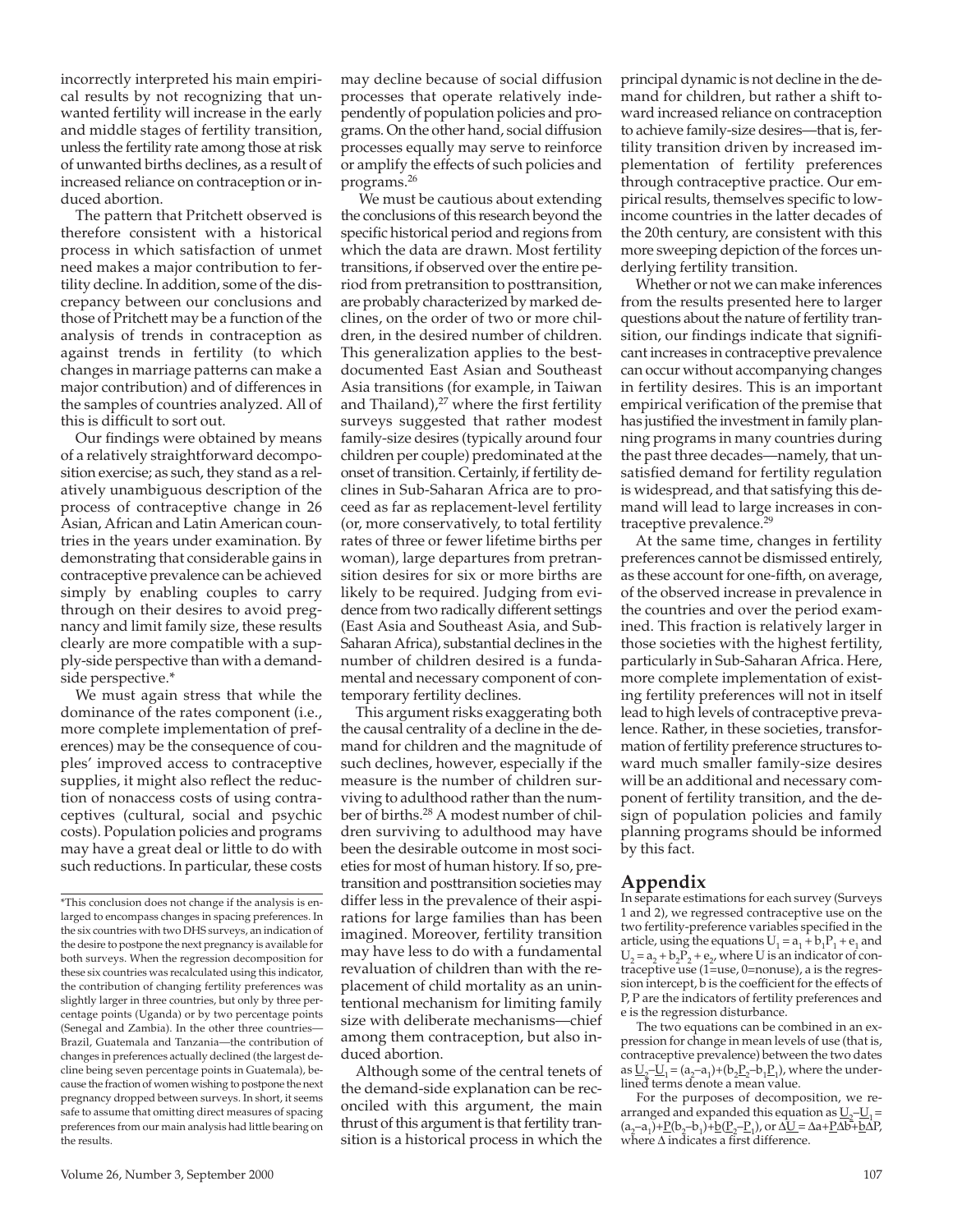#### *Fertility Preferences and Contraceptive Change*

As a result, change is decomposed in terms of three components: change in the intercepts (Δa); change in the coefficients (or "effects") of preferences (Δb), weighted by the average composition  $(\underline{P})$ ; and change in the composition of women in terms of preferences (ΔP), weighted by the average coefficients (b). The first two components together comprise the total contribution of changes in coefficients. Any one of the components can be positive or negative in sign, but by definition they must sum to the total amount of change in  $\underline{U}$  (that is, to 100%, if the decomposition is expressed in percentage terms).

Because contraceptive use is represented by a binary variable—use and nonuse—we estimated logistic regressions. The desire for an additional child was represented by a dummy variable, and the difference between actual and ideal number of children was a continuous variable. Sampling weights were applied.

We examined other specifications of the two preference variables, including nonlinear treatments of the actual-ideal gap and specifications in which the two variables were joined in one composite variable. The specification employed in this article performed best from the standpoint of explanatory power (the deliberate aim was to give fertility preferences maximum explanatory power) and the plausibility of the pattern of effects.

This methodology has a limitation that may be quite significant: The decomposition assumes that the contributions of changes in preferences and in the implementation of preferences are additive, thereby ruling out two plausible dynamics. The first is that as implementation of preferences in contraceptive use increases, this in itself may lead to a shift toward the desire to avoid pregnancy. (That is, a reduction in access or in nonaccess costs of contraception that has the effect of making fertility regulation more feasible may encourage couples to reassess their childbearing aspirations.30) This describes an effect of rates on composition; to the extent that this dynamic actually occurs, ignoring it biases downward the estimate of the rates component.

The second is that the fraction of the population falling into a certain preference category may have some bearing on the size of the regression coefficient for that category. For example, a preference category containing a small fraction of the population may be highly selected on other determinants of contraceptive use; hence, growth in the fraction of the population in that category may in itself encourage a decline in the value of the regression coefficient. This describes an effect of composition on rates; the direction of the bias induced by this dynamic is unclear.

It would be desirable to incorporate these two dynamics into the analysis, but that would require either further analysis of the decomposition results (at the country level) or preferably a more complex analytic approach, such as a multiperiod (and multicountry) analysis. Such an approach is beyond the scope of this article, and indeed may not be feasible with existing data.

#### **References**

**1.** Easterlin RA and Crimmins EM, T*he Fertility Revolution: A Supply-Demand Analysis*, Chicago, IL, USA: University of Chicago Press, 1985.

**2**. Ibid.

**3.** Bongaarts J and Bruce J, The causes of unmet need for contraception and the social content of services, *Studies in Family Planning,* 1995, 26(2):57–75; and Casterline JB, Perez AE and Biddlecom AE, Factors underlying unmet

need for family planning in the Philippines, *Studies in Family Planning*, 1997, 28(3):173–191.

4. Robinson W and Cleland J, The influence of contraceptive costs on the demand for children, in: Phillips J and Ross J, eds., Family Planning Programmes and Fertility, Oxford, UK: Clarendon Press, 1992, pp. 106–122.

**5.** Notestein F, Economic problems of population change, in *Proceedings of the Eighth International Conference of Agricultural Economists*, London: Oxford University Press, 1953, pp. 13–31; Davis K, The theory of change and response in modern demographic history, *Population Index,* 1963, 29(October):345–366; and Hirschman C, Why fertility changes, *Annual Review of Sociology,* 1994, 20:203–233.

**6.** Mauldin WP, Fertility studies: knowledge, attitudes, practice, *Studies in Family Planning,* 1965, No. 7, pp. 1–10; and Berelson B, KAP studies on fertility, in: Berelson B, ed., *Family Planning and Population Programs,* Chicago, IL, USA: University of Chicago Press, 1966, pp. 655–668.

**7.** Knodel J and van de Walle E, Lessons from the past: policy implications of historical fertility studies, *Population and Development Review,* 1979, 5(2):217–246; Cleland J and Wilson C, Demand theories of fertility decline: an iconoclastic view, *Population Studies,* 1987, 41(1):5–30; and Gillis JR, Tilly LA and Levine D, eds., *The European Experience of Declining Fertility, 1850–1970: The Quiet Revolution,* Oxford, UK: Blackwell, 1992.

**8.** Freedman R, Theories of fertility decline: a reappraisal, *Social Forces,* 1979, 58(1):1–17.

**9.** Hauser PM, Family planning and population programs, *Demography,* 1967, 4(1):397–414.

**10.** Westoff CF and Ryder NB, The predictive validity of reproductive intentions, *Demography,* 1977, 14(4):431–453; Hermalin AI et al., Do intentions predict fertility? the experience in Taiwan, 1957–74, *Studies in Family Planning*, 1979, 10(3):75–95; Westoff CF, Reproductive intentions and fertility rates, *International Family Planning Perspectives,* 1990, 16(3):84–89; De Silva WI, Consistency between reproductive preferences and behavior: the Sri Lankan experience, *Studies in Family Planning,* 1991, 22(3):188–197; Tan CP and Tey NP, Do fertility intentions predict subsequent behavior? evidence from Peninsular Malaysia, *Studies in Family Planning,* 1994, 25(4):222–231; and Bankole A and Westoff CF, The consistency and validity of reproductive attitudes: evidence from Morocco, *Journal of Biosocial Science,* 1998, 30(4):439–455.

**11.** Pritchett LH, Desired fertility and the impact of population policies, *Population and Development Review,* 1994, 20(1):1–43.

**12.** Bongaarts J, Do reproductive intentions matter? *International Family Planning Perspectives,* 1992*,* 18(3): 102–108.

**13.** Bongaarts J, The supply-demand framework for the determinants of fertility: an alternative implementation, *Population Studies,* 1993, 47(3):437–456.

**14.** Casterline JB and Feyisetan B, *Fertility Preferences, Socioeconomic Factors, and Changes in Contraceptive Prevalence in Developing Countries,* Policy Research Division Working Paper, New York: Population Council, forthcoming.

**15.** Westoff CF and Bankole A, Trends in the demand for family limitation in developing countries, *International Family Planning Perspectives,* 2000, 26(2):56–62 & 97.

**16.** Bongaarts J, 1992, op. cit. (see reference 12).

**17.** Caldwell J, Orubuloye IO and Caldwell P, Fertility decline in Africa: a new type of transition, *Population and Development Review,* 1992, 18(2):211–242.

**18.** Althauser RP and Wigler M, Standardization and component analysis, *Sociological Methods and Research,* 1972, 1(1):97–135; Iams HM and Thornton A, Decompo-

sition of differences: a cautionary note, *Sociological Methods and Research,* 1975, 3(3):341–351; and Firebaugh G, *Analyzing Repeated Surveys,* Thousand Oaks, CA, USA: Sage Publications, 1996.

**19.** Castro-Martin T and Njogu W, A decade of change in contraceptive behaviour in Latin America: a multivariate decomposition, *Population Bulletin of the United Nations*, 1994, 36:81–109.

**20.** Njogu W, Trends and determinants of contraceptive use in Kenya, *Demography,* 1989, 28(1):83–99.

**21.** Kitagawa EM, Components of a difference between two rates, *Journal of the American Statistical Association*, 1955, 50(272):1168–1194.

**22.** Westoff CF and Bankole A, *Unmet Need: 1990–1994*, Demographic and Health Surveys Comparative Studies, Calverton, MD, USA: Macro International, 1995, No. 16; and United Nations, *Levels and Trends of Contraceptive Use as Assessed in 1999*, New York: United Nations, 1999.

**23.** Pritchett LH, 1994, op. cit. (see reference 11).

**24.** Ibid.

**25.** Casterline JB and Sinding SW, *Unmet Need for Family Planning in Developing Countries and Implications for Population Policy*, Policy Research Division Working Paper, New York: Population Council, 2000, No. 135.

**26.**Rosero-Bixby L and Casterline JB, Modelling diffusion effects in fertility transition, *Population Studies,* 1993, 47(1):147–167; Bongaarts J and Watkins S, Social interactions and contemporary fertility transitions, *Population and Development Review,* 1996, 22(4):639–682; and Montgomery MR and Casterline JB, Social networks and the diffusion of fertility control, Policy Research Division Working Paper, New York: Population Council, 1998, No. 119.

**27.** Knodel J. Aphichat C and Nibhon D, *Thailand's Reproductive Revolution,* Madison, WI, USA: University of Wisconsin Press, 1987; and Freedman R, Cheng M-C and Sun T-H, Taiwan's transition from high fertility to belowreplacement levels, *Studies in Family Planning,* 1994, 25(6):317–331.

**28.** Wilson C and Airey P, How can a homeostatic perspective enhance demographic transition theory? *Population Studies*, 1999, 53(2):117–128; and Cleland J, Restating the obvious: the effects of improved survival on fertility, London: London School of Hygiene and Tropical Medicine, 1999, revision of paper presented at the Conference on the Global Fertility Transition, Bellagio, Italy, May 18–22, 1998.

**29.** Potts M, Sex and the birth rate: human biology, demographic change, and access to fertility-regulation methods, *Population and Development Review,* 1997, 23(1):1–40.

**30.** Robinson W and Cleland J, 1992, op. cit. (see reference 4).

#### **Resumen**

**Contexto:** *Se ha discutido mucho sobre las causas del aumento significativo de la prevalencia de uso anticonceptivo en los países en desarrollo, que ha tenido lugar desde 1960 hasta el presente. Un importante aspecto que mayores aún no se ha resuelto es la relativa influencia de los cambios de las preferencias de fecundidad (mayores porcentajes de mujeres que no desean tener más hijos) con relación a una mejor implementación de dichas preferencias (aumentos en el uso de anticonceptivos entre las mujeres que no desean tener otro hijo).*